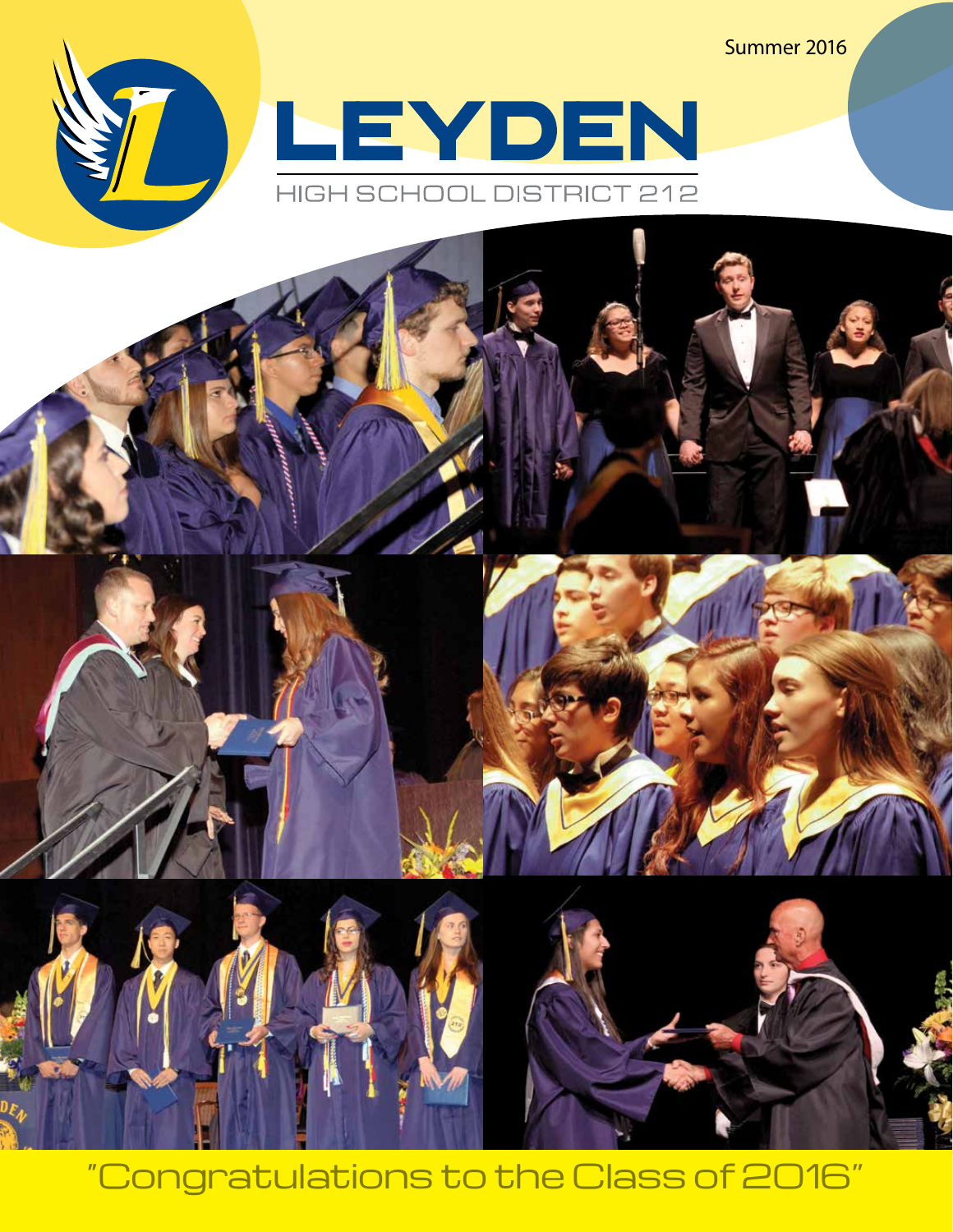# Superintendent's Corner



*Nick Polyak, Ed.D. Superintendent*

Hello Leyden Family,

I'm always excited to share what is happening at Leyden. In this newsletter you will see our Year in Review list featuring some of the outstanding accomplishments that happened at Leyden in 2015-2016. This record is a sampling of the full report given to our staff at the closing institute day in May.

People often ask what happens in the schools over the summer. The answer is A LOT.

Summer is a great time for us to take care of necessary construction and renovation. This year we are replacing floor tile, making roof repairs, and upgrading our building announcement systems. We are replacing a number of doors in our buildings and repairing the marquees at both schools. We are also getting ready for more substantial construction projects that I will highlight in future newsletters.

In addition, this summer we are taking on the important work of strategic planning. A diverse group of Leyden stakeholders will be gathering to help guide the school district for the next few years and beyond. The participants include students, parents, teachers, support staff members, administrators, school Board members, and local business leaders. The group will meet multiple times during June and July, and the findings will be shared with the staff when they return in August.

Our students, staff, and community never cease to amaze me. Thank you again for all you do for our students and for our community.

With #leydenpride, Dr. Nick Polyak

## District Awarded The Meritorious Budget Award **for Second Consecutive Year**



*For the second consecutive year Leyden received the Meritorious Budget Award (MBA) for excellence in budget presentation during the 2015–2016 budget year.*

The Association of School Business Officials (ASBO) International has awarded Leyden High School District 212 the Meritorious Budget Award (MBA) for excellence in budget presentation during the 2015–2016 budget year. This is the second consecutive year the district has won the award.

The MBA program promotes and recognizes excellence in school budget presentation and enhances school business officials' skills in developing, analyzing, and presenting a school system budget. After a rigorous review by professional auditors, the award is conferred only on school districts that have met or exceeded the program's stringent criteria.

Superintendent Nick Polyak commends Thomas Janeteas, Leyden's CSBO/CFO/ CIO/Treasurer, and his team members Audrey Fanselow and Rose Kerley, for their work on the 2015-2016 budget.

"At Leyden we take great pride in being responsible stewards of our local resources," Polyak says. "The recognition for the Meritorious Budget Award is possible because of the amazing work done by our Chief School Business Official Tom Janeteas and his fiscal services team."

This is the 11th consecutive year Voya Financial, Inc., has sponsored the MBA program. The corporation is composed of retirement, investment, and insurance companies that serve the financial needs of approximately 13 million individual and institutional customers in the United States.

Founded in 1910, ASBO International is a professional organization of 5,000 members that provides programs and services to promote the highest standards of school business management practices, professional growth, and the effective use of education resources.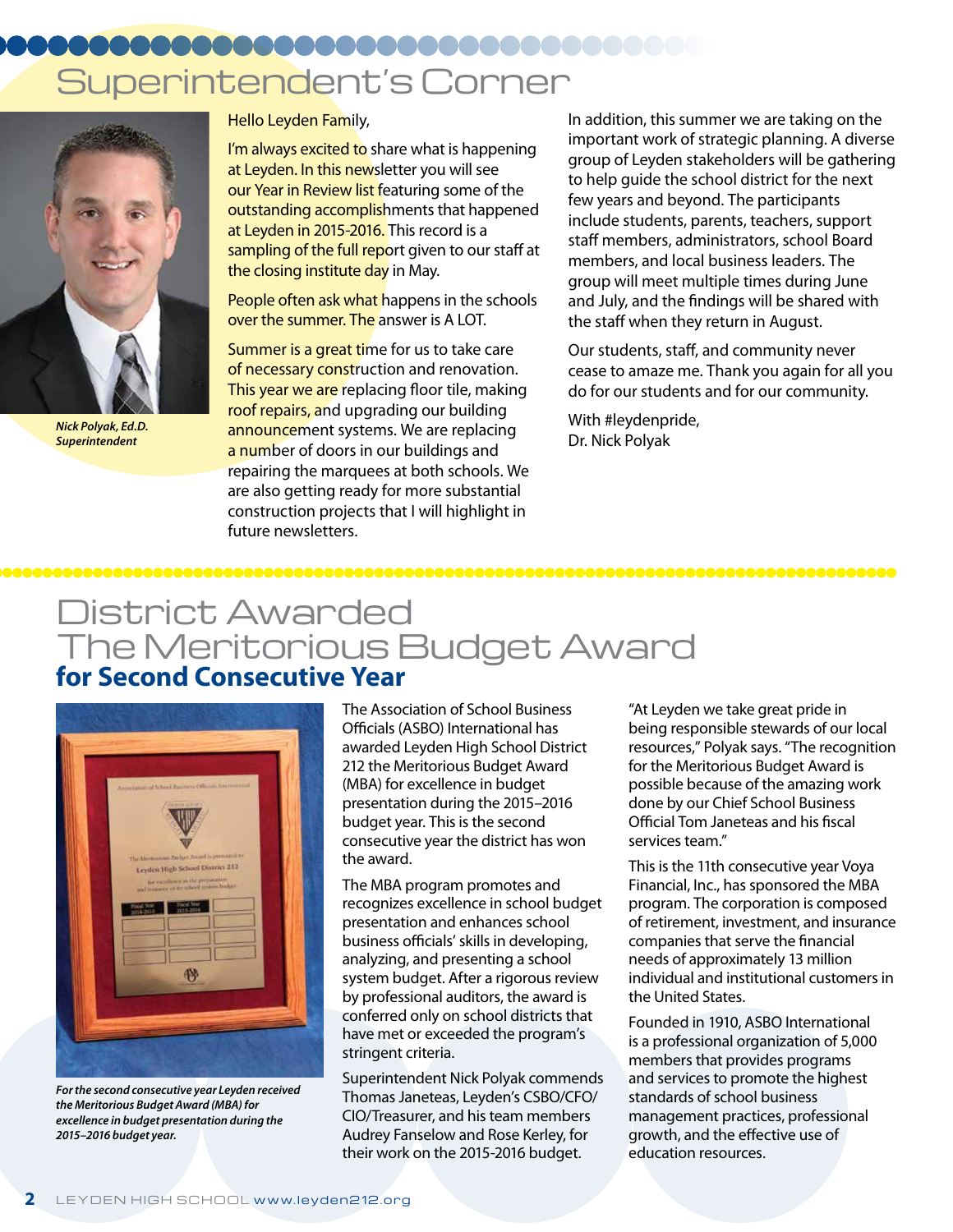## District Hosts 28th Annual William H. Fern Awards Ceremony

Leyden students, faculty, and staff were honored at the 28th Annual William H. Fern Awards Ceremony on Thursday, April 21, 2016, at the West campus. Dr. William Fern, a former Leyden teacher, began the awards program after he retired from teaching several years ago. Dr. Fern attended the reception.

Faculty and staff select the honorees by voting for those who have exhibited extraordinary effort, talent, and dedication to their goals and work. In recognition of their accomplishments, each winner received a monetary gift from Fern.

## **2016 Fern Awards and Outstanding Achiever Awards**

### **The Patricia Schuler Award for Excellence in Art**

 East: Jose Aguilar Outstanding Achiever: Ellisa Melon

#### **The John Frederiksen Award for Excellence in Art**

West: Stephanie Carreno Outstanding Achiever: William Powyszynski

## **The Ken Monahan Award for Excellence in Bilingual Education**

 East: Nada Marei Outstanding Achiever: Arianni Delarosa

#### **The Paul Brown Award for Excellence in Business Education** East: Ryan Langer

Outstanding Achiever: Valerie Delgado

#### **The Kathy Robbins Award for Excellence in Business Education**

 West: Miguel Zuniga Outstanding Achiever: Luis Vidal

### **The James Callister Award for Excellence in English**

 East: Jason Reed Outstanding Achiever: Zuzanna Kretowicz

**The James Terrill-Liesz Award for Excellence in English** West: Jessica Mata Outstanding Achiever: Grace Velez

**The Kathy Klaus Award for Excellence in Family and Consumer Sciences** East: Rose Leon Outstanding Achiever: Victoria Wielgus

#### **The Christina Williams Award for Excellence in Family and Consumer Sciences** West: Roberto Alatorre

Outstanding Achiever: Maria Gabriele

#### **The Dave Berton Award for Excellence in Industrial Technology** East: Cody LeGrand Outstanding Achiever: Angelo Benacka

**The Jim Hopp Award for Excellence in Industrial Technology** West: Nathan Sopt Outstanding Achiever: Anthoney Castillo

#### **The Joanne Corwin Award for Excellence in Mathematics** East: Enrique Carvajal

Outstanding Achiever: Jazmin Villanueva

#### **The Laurie Hodgson Award for Excellence in Mathematics** West: Oscar Romero Outstanding Achiever: Giovanni Orellana

**The Carolyn Dunoon Award for Excellence in Modern Languages** East: Miriam Porras Outstanding Achiever: Alessandra Muro

**The Marcel Lewinski Award for Excellence in Modern Languages** West: Samantha Chávez Outstanding Achiever: Yekseny Guerrero

#### **The Henry Hiorns Award for Excellence in Music**

 East: Adam Obrzut Outstanding Achiever: Miranda Flanagan

### **The Joe Idaszak Award for Excellence in Music**

 West: Michelle Ortiz Outstanding Achiever: Xitlalli Solis

### **The Gary Wolf Personal Achievement Award** East: Crystal Gomez

Outstanding Achiever: Michal Stasik

#### **The John Testa Personal Achievement Award** West: Luis Torres

 Outstanding Achiever: Robert Somers West Life/Bridge: Alexandra Soto Outstanding Achiever: Alberto Banderas

### **The Eileen Wudel Award for Excellence in Physical Education**

East Female: Autumn McGee Outstanding Achiever Female: Jodi Dubrock East Male: Taylor Morioka Outstanding Achiever Male: Fabian Vega

### **The Tim Ruettiger Award for Excellence in Physical Education**

 West Female: Mickayla Radomski Outstanding Achiever Female: Syuzanna Zelizna West Male: Angel Lopez Outstanding Achiever Male: Franklin Nierman

### **The Jane Russell Award for Excellence in Science** East: Hunter Hankins

Outstanding Achiever: Egi Kica

### **The Dalia Zygas Award for Excellence in Science**

 West: Benjamin Velez Outstanding Achiever: Teodoro Vargas **The Robert Johnson Award for Excellence in Social Studies** East: Era Meco Outstanding Achiever: Lillian Solis

**The Larry Crippin Award for Excellence in Social Studies** West: Melissa Alaniz Outstanding Achiever: Michael Ruiz

## **Extra-Curricular Fern Awards:**

**The Gloria Currins Award for Excellence in Student Council** East: Cristal Salgado-Franco West: Ashley O'Donnell

**The Jack Leese Award for Excellence in Athletics** East Female: Natalie Payne East Male: Damian Kosakowski

**The Darle Kriete Award for Excellence in Athletics** West Female: Mimi Nguyen West Male: Dominic Fredrickson

## **The Richard Nardini Award for Excellence in Student Activities**

 East: Kara Sandberg West: Daisy Palma

**The Paul Schmidt Award for Excellence in Student Activities** East: Michael Motyka West: Jose Sanchez

## **Faculty and Staff Fern Awards:**

**The Gene McCormack Award for Fine Teaching in Literacy** East: Karin Carlin West: Jane Hyink

**The Bob Swords Award for Fine Teaching in Physical Education/Health/Driver's Ed** East: Timothy Stark West: Byron Benion

**The Thomas Masters Award for Fine Teaching in Modern Languages** East: Michael Bodin West: Rich Drobny

**The Reg Green Award for Fine Teaching in Special Education** East: Jessica Meglio West: Katie Talsma

**The Mike Dickey Award for Fine Performance in Student Supports** District: Todd Veltman

 **The Rosanna Andras Award for Significant Staff Contribution** East: Laurie Sumanis East: Robert Sarangay

**The Norma Thompson Award for Significant Staff Contribution** West: Reggie Morris West: Josie Smedberg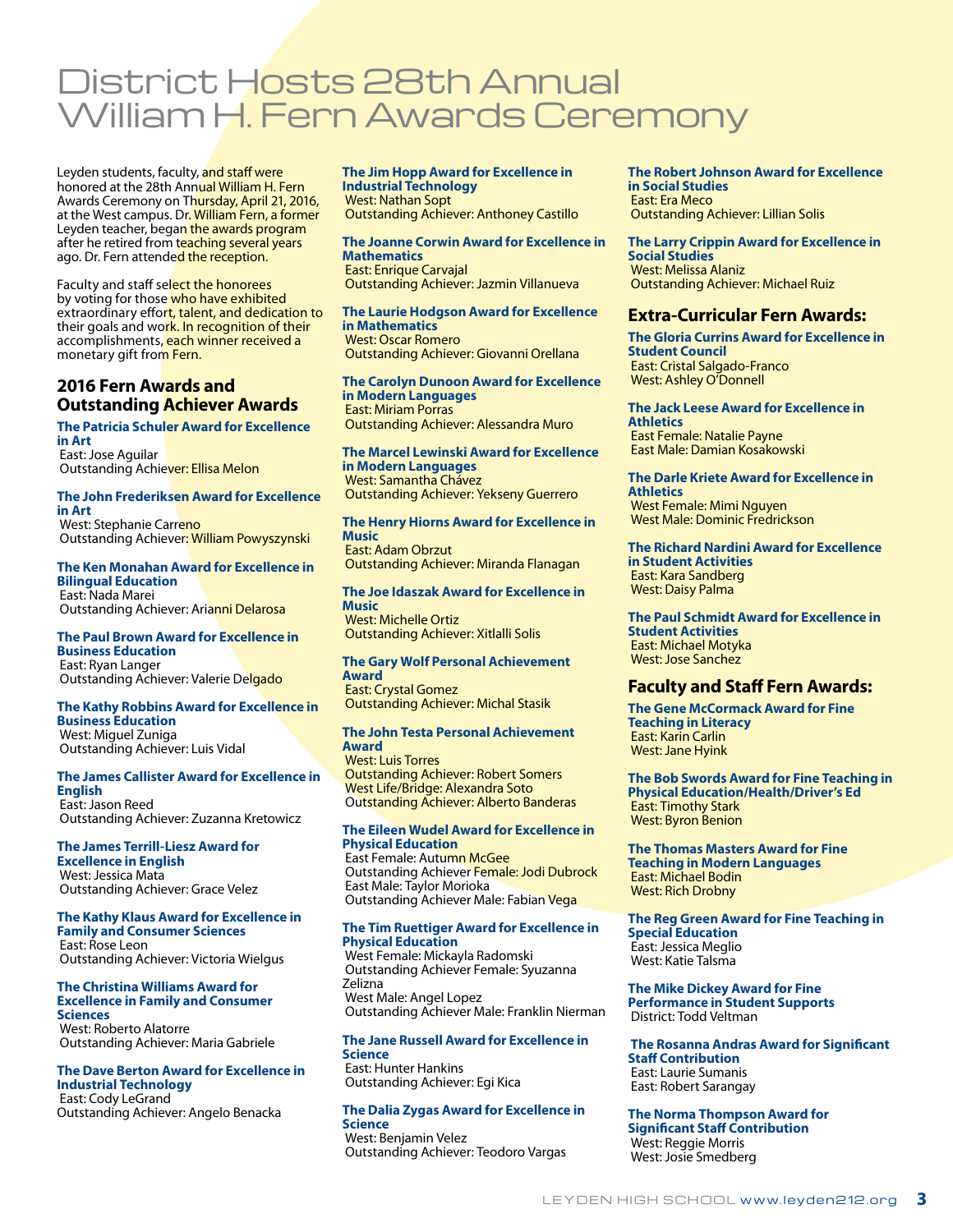## Year in Review

## **Academics/Activities**

• The 2016 Leyden PBL (Project Based Learning) Exhibit included 135 Leyden students presenting public project-based learning exhibits to over 500 students, parents, faculty, staff, and administration in April at the East Campus.



- Leyden competed in the Illinois Science Olympiad Regional Tournament at Harper College and earned three medals. Disease Detectives came in 5th place; Hydrogeology came in 4th place; and Air Trajectory finished in 3rd place.
- The 2015-2016 Marching Band was 223 students strong. As a reference point, if Leyden were a university, it would have the third largest marching band among all universities in Illinois!
- East and West Class of 2016 earned more than \$8,500,000 in scholarships.
- Leyden had close to 100 students pass the certification for Heartsaver CPR & AED through the American Heart Association.
- An East senior was nominated as a United States Presidential Scholar.
- The 2015-2016 school year was the first year that the State Seal of Biliteracy was available for Leyden students. There were 50 students that earned the Seal or a Commendation in one or more foreign languages.
- The Literacy Department held their annual Literacy Fair at each campus and drew a combined total of over 350 student presenters, 50 parents, and 50 staff members!

## **Career and Tech**

- During the first year of the new Metals program at West, four students had secured full-time employment at local manufacturing companies.
- Engineering Club students built an 80 pound battling bot as part of a Robot Rumble.
- Leyden's 1st Annual STEAM Fair took place on April 26. Forty-nine students displayed 31 projects ranging from drones to clothes made out of recycled materials.



- There were 56 cooperative education students earning National Career Readiness Certificates.
- Seventy-five culinary students earned their food handler license.

## **Fine Arts**

- Leyden's Symphonic Band was selected through a blind competitive audition process as one of four Illinois high school bands to give a concert performance for the Illinois Music Educators Association All-State Conference.
- Seven students won top places at the 44th Annual Triton Visual Communications Contest.
- Nine works of art were accepted to the Illinois High School Art Exhibition at the Zhou B Gallery in Chicago. One East student received a talent scholarship from the University of St. Francis and another received a \$15,000 scholarship to the Milwaukee School of Art & Design.

## **Athletics**

- An East Senior was an IHSA Individual Wrestling State Qualifier.
- The girls swim team broke every relay record at both levels, which has never been done before in one season.
- There were four State Qualifiers in Special Olympics Track and Field.
- The girls volleyball team started the year at 10-1, finishing with 23 wins, the most in Leyden history!

## **Philanthropy**

- The members of the faculty and student athletes from the West and East L Clubs along with members from the girls track team raised over \$4,000 for St. Baldricks.
- Woods and Metals classes made magnets and coasters to sell and raised over \$500 to donate to Leyden Family Services.
- Leyden's Transition program completed a variety of community service projects including: raking yards of local community members, packing meals at Feed My Starving Children, and donating gifts to Hephzibah Children's Home during the holiday season.
- The Ripple Effect Club raised \$820 from Taffy Apple sales in October to support World Vision Sponsored Child and to buy food to pack at Feed My Starving Children.



## **Staff Accomplishments**

- Alicia Funes presented at the Illinois Association for College Admission Counseling's District Seminar in March at Lewis University on undocumented students.
- Caroline Felix, Steve Lappe, Anna Reed, and Lynette Rosen exhibited their work at Bridgeport Art Center.
- Adrianne Nix started the first National Art Honor Society chapter at Leyden.
- Valarie Berger and Nichole Sweeney won the Des Plaines Valley Region Partnership Award for their work with the Leyden Culinary Program.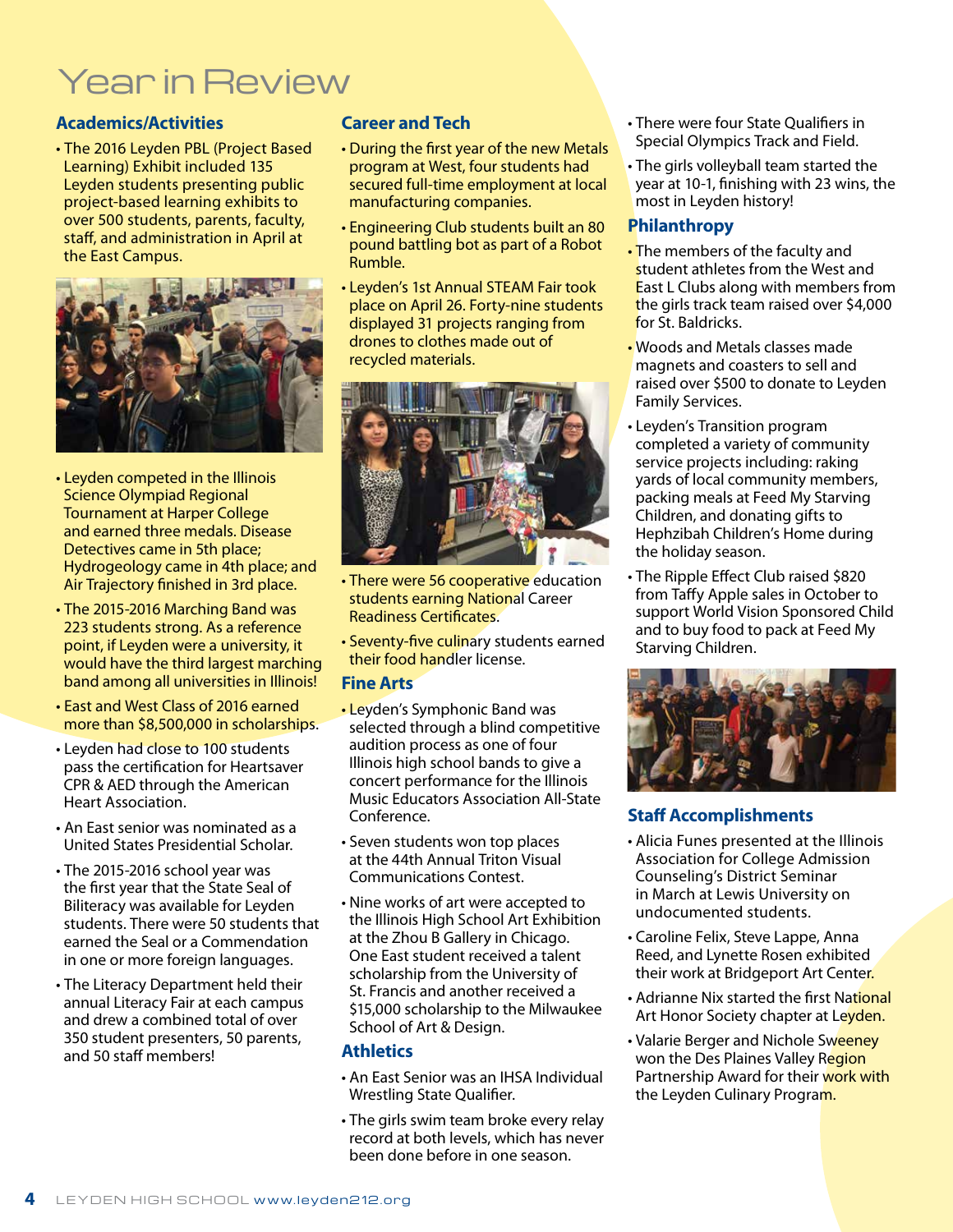## #leydenpride



*Media center librarian Janine Asmus and culinary arts teacher Val Berger hosted the first Cupcake Wars event at the West campus on April 20. The contest rules included selecting a book from the media center, and then designing and decorating cupcakes that represented characters in the book. The students who finished on top, the books they selected, and the cupcakes they created, are pictured from the left: 1st Place, Jessica Ramos, Little Mermaid; 2nd Place, Jessica Ortiz and Kera Grbic, Alice in Wonderland; and 3rd Place, Ashley O'Donnell, Three Little Pigs.*



*Isaiah Negron (center), a 2016 East campus graduate, produced "Unscripted", a workshop and poetry slam held on April 30, at the school. Negron, who has been writing poetry since he was in eighth grade, said the goal of the event was to give students the opportunity to experience the challenge of writing poetry and to share their work with other poets.* 





*Leyden's 2016 BRIDGE Program graduates: front row, from left to right, Jocelyn Muralles, Samantha Niewinski, Kevin Rebolledo, Veronica Krol, and Nick Ostermeier; back row, from left to right, Samantha Urrutia, Jair Chavez, Jorge Serrato, Irving Castellanos, Mike Meske, and Mike Niebrzydowski. The students were honored for their accomplishments at the Annual BRIDGE Graduation Tea held on May 5, 2016, at West Leyden.* 

*The cast and crew of Leyden's spring play, The Curious Savage, included students from both campuses. The heart-warming comedy was the Fine Arts Department's final production for the 2015-2016 school year.*

## 2015~2016 Honor Society Inductees

During the 2015-2016 school year, 187 students from both campuses were inducted into Leyden's various honor societies. Congratulations to all inductees on achieving the academic standards set by each society.

## **La Sociedad Honoraria Hispanica**

*(Spanish Honor Society)* **East**

*Artur Bak, Angelina Bernardo, Jasmin Cano, Sandra Castellanos, Arianni De la Rosa, Blanca Del Rio, Jared Chase Eisenmann, Leticia Flores-Najera, Sarah Fiala, Iharely Franco, Piotr Galusza , Gabriela Giza, Susana Hernandez, Ariana Herrera, Egi Kica, Allison Laton, Rose Julitza Leon, Maribel Martinez, Uriel Martinez, Era Meco, Diana Mendoza, Tom Nguyen, Adriana Olvera, Jenny Ortiz, Irvin Ortiz, Daniel Payan, Catherine Pawlowski, Miriam Porras, Alan Ramirez, Jason Reed, Jessica Rivas, Marco Andres Rodas Telon, Lisandra Ruiz Aleman, Marela Salgado, Aleksandra Slowik, Mateusz Szelazek, Blake Thompson, Angelica Urbina, Jazmin Villanueva, Sylwia Zabiegly and Everardo Vazquez*

### **West**

*Gisela Alamo, Jailene Ascencio, Jonathan Galindo, Menecis Garriga, Victor Jimenez, Nicole Johnson, Naomi Martinez, Jessica Mata, Jenesy Nunez, Yesenia Ramirez, Kiara Rana, Benjamin Velez, and Roy Vizcarra*

## **National Honor Society**

### **East**

*AlZagha Rakan , Leslie Victoria Arciniega, Erika Arroyo, John Auge, Lesley Ayala, Eula Bayan, Olga Bulka, Anmar Cabral, Joe Cangialosi, Sandra Castellanos, Majda Causevic, Paulina Cylwik, Jodi DuBrock, Jacob*  *Fiala, Xitlali Frias, Marilyn Fuentes, Damian Furgal, Alyssa, Guillu, Sebastian Hernandez, Kacie Judge, Egi Kica, Damian Kosakowski, Larissa Martinez, Uriel Martinez, Mateusz Matysek, Krystian Misiewicz, Steve Moreno, Hadassah Moser, Amy Nicholson, Adam Obrzut, Kinga Obrzut, Juhi Patel, Priya Patel, Sunny Patel, Miriam Porras, Alan Ramirez, Dioco Reyes, Liliana Santiago, Victoria Schulmeister, Jake Schwartz, Summer Sewell, Amal "Emmy" Sharaan, Aleksandra Slowik, Georgia Thomas, and Sylwia Zabiegly*  **West**

*Natalie Agoncillo, Esther Aldana, Ashley Arredondo, Jailene Ascencio, Guadalupe Barron, Marco Chaidez, Carolyn Chrastka, Sara Erl, Judith Escamilla, Daisy Fernandez, Ivana Garcia, Kathy Gonzalez, Elena Guma, Cristian Herrera, Aimee Hurtado, Nicholas Ippolito, Diana Martinez, Jessica Mata, Megan Michorczyk, Mimi Nguyen, Savannah Novencido, Isaiah Numez, Ashley O'Donnell, Alexa Orozca, Brianna Perez, Jennifer Quinones, Mya Rogers, Lessly Salas, Jasmine Salvador-Diaz, Xitalli Solis, Jazmin Takrouri, Elizabeth Treto, Grace Velez, and Lea Wong*

## **National Technical Honor Society East**

*Pawel Armatys, Kornelia Babiarz, Saira Botello, Jasmin Cano, Ashley Fiala, Abigail Grande, Diana Mendoza, Kamila Nozka, Diann Ashley, David Zabiegly, and Weronika Zaleska* 

#### **West**

*Guadalupe Barron, Carolyn Chrastka, Judith Escamilla, Marie Gabriele, Kaylan Mason, and Karina Sanchez*

### **Societe Honoraire de francais**

*(French Honor Society)* **East**

*Emerson Becker, Paulina Cylwik, Karla Diaz, Kailey Kilraine, Martyna Kot, Joseph Longo, Nada Marei, Dahn Nguyen, Amy Nicholson, Emily Sanchez, Yaret Serrano, Grace Sliwinski, Bartlomiej Sniezek, Sara Snopek, Karla Solis, and Sofia Soto*

#### **West**

*Esther Aldana, Marco Chaidez, Judith Escamilla, Ilianna Gonzalez, Kathy Gonzalez, Savannah Novencido, and Jessica Ortiz*

## **Societa Onoraria Italica**

*(Italian Honor Society)* **East**

*Norma Alejandra Callejas, Andre Colmenares, Alessandra Lizbeth Muro, Betty Vargas, and Alexis Vilchez*

**West**

*Melissa Alaniz, Alondra Carrera, Lidia Ferrel, Vidal Garcia, Jaicely Hernandez, Yekseny Guerrero, Kaylan Mason, Misael Mata, and Jacob Reed*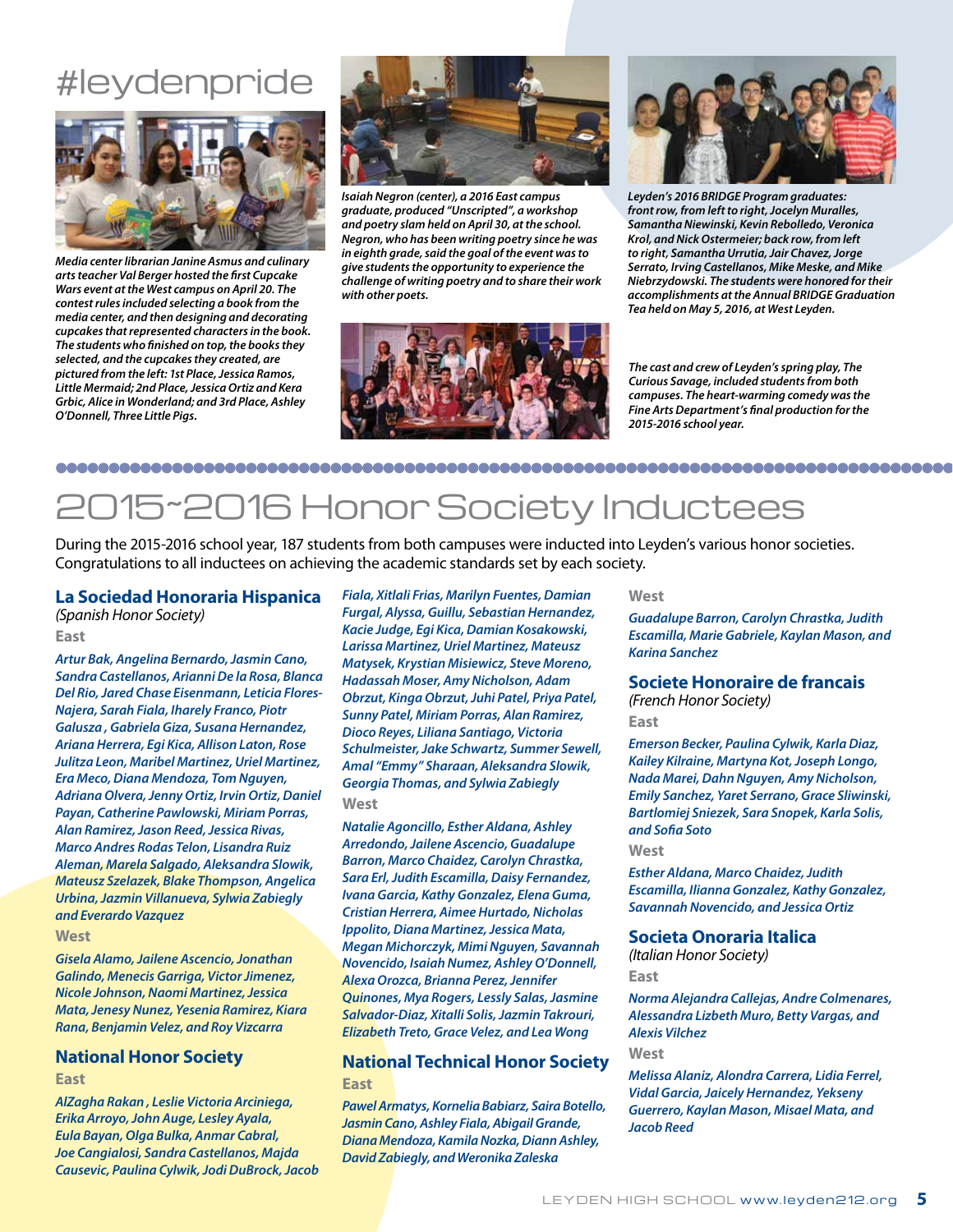## Golden Apple Award Winners





Congratulations to **Jasmine Cano**, 19, **Kamila Nozka**, 19, **Elizabeth Skylakos**, 18, and **Karen Skylakos**, 18, who were selected as Golden Apple Scholars in the 2016 Golden Apple Scholars program. The highly competitive program seeks the best and brightest of Illinois youth interested in pursuing a teaching career.

The four recently graduated seniors were among more than 1600 students who applied for this prestigious award, and ultimately four of the 250 students in Illinois to earn a Golden Apple scholarship.

This summer they will attend the five-week Golden Apple Summer Institute at DePaul University. They will continue to take enrichment courses each summer, have on-site classroom experience, as well as mentoring from



*Jasmin Cano Kamila Nozka Elizabeth Skylakos Karen Skylakos*

a Golden Apple teacher. They will also receive financial assistance all four years of college and upon graduation they will work in low economic, low academic scoring schools for five years.

The scholarship program is operated under the Golden Apple Scholars of Illinois, a non-profit organization that identifies talented high school seniors who have the promise and desire to be excellent teachers in low economic and low academic scoring schools.

## 

## Congratulations 2015–2016 Retirees

## **You will be missed**

Congratulations to the nine District 212 employees who retired during the 2015- 2016 school year. As a group, the retirees represent 222 years of dedication and service to the Leyden community.

All the best to **Mary Jean Sremaniak**, administrator; **Fran Brady** and **John Strauss**, faculty; **Maria Apostol**, **Janis Dux**, **Elenda Lee**, and **Elia Ramirez**, food service department; and **Steve Igara** and **Pete Menza**, maintenance department.



*Leyden's 2015-2016 retirees pictured from left to right: Steve Igara, Pete Menza, Mary Jean Sremaniak, John Strauss, Elenda Lee, and Fran Brady.*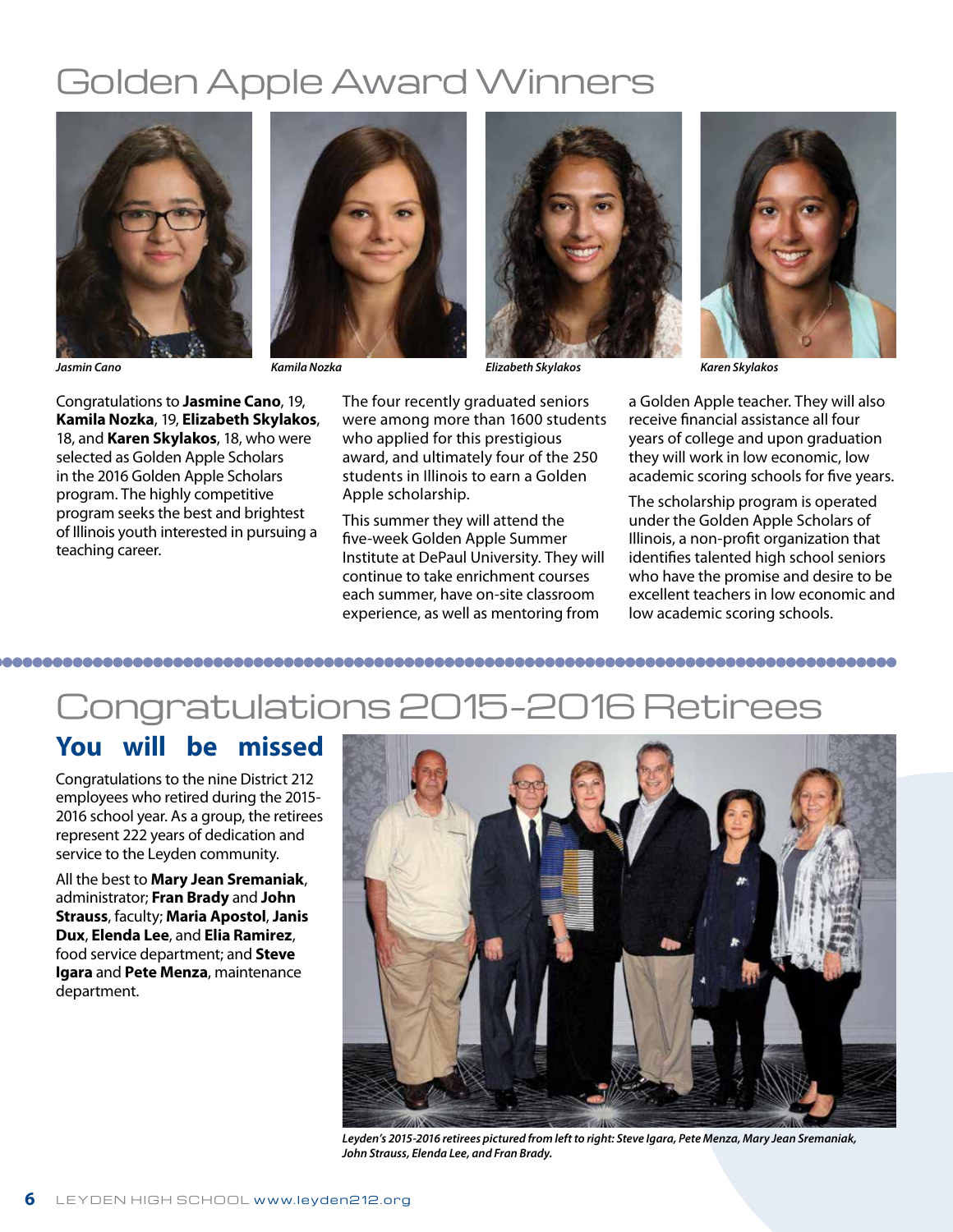## Summer Calendar 2016

| <b>DATE</b>      | <b>ACTIVITY</b>                                                                                                     | <b>TIME</b>                                    |
|------------------|---------------------------------------------------------------------------------------------------------------------|------------------------------------------------|
| <b>August</b>    |                                                                                                                     |                                                |
| 8&9              | Upperclass Book Pick-up<br>East Campus Student Cafeteria<br>West Campus Student Cafeteria                           | 8:00 a.m. - 2:30 p.m.                          |
| 10               | Upperclass Book Pick-up<br>East Campus Student Cafeteria<br>West Campus Student Cafeteria                           | 12:00 p.m. - 7:00 p.m.                         |
| 10               | Freshman Parent/Student Night<br>East Campus Auditorium<br>West Campus Auditorium                                   | 7:00 p.m.                                      |
| 11               | Freshman Orientation & Book Pick-up<br>East Campus Auditorium<br>West Campus Auditorium                             | 10:00 a.m.                                     |
| 12               | Upperclass Book Pick-up<br>East Campus Student Cafeteria<br>West Campus Student Cafeteria                           | 8:00 a.m. - 2:30 p.m.                          |
| 16               | First Day of School                                                                                                 |                                                |
| 18               | <b>Board of Education Meeting</b>                                                                                   | 7:00 p.m.                                      |
| <b>September</b> |                                                                                                                     |                                                |
| 5                | Labor Day - No School                                                                                               |                                                |
| 6                | East Open House<br>Dinner - Nardini Library<br>Program - Auditorium                                                 | 5:45 p.m.<br>6:30 p.m.                         |
| 6                | <b>West Open House</b><br>Dinner - Inner Court<br>Program - Auditorium                                              | 5:45 p.m.<br>6:30 p.m.                         |
| 15               | <b>Board of Education Meeting</b>                                                                                   | 7:00 p.m.                                      |
| $19 - 23$        | Homecoming Spirit Week                                                                                              |                                                |
| 22               | <b>Faculty Football Game</b><br><b>West Campus Stadium</b>                                                          | 5:45 p.m.                                      |
| 22               | Homecoming Pep Rally<br>West Campus Field House                                                                     | 6:00 p.m.                                      |
| 23               | Homecoming Football Game<br>West Campus Stadium<br>Leyden vs Addison Trail<br>Sophomore Game<br><b>Varsity Game</b> | 5:00 p.m.<br>7:30 p.m.                         |
| 24               | Homecoming Dance<br>East Campus Field House                                                                         | 7:00 p.m.                                      |
| 29               | Musical - The Little Mermaid<br>East Campus Auditorium                                                              | 7:00 p.m.                                      |
| 30               | Musical - The Little Mermaid<br>East Campus Auditorium                                                              | 7:00 p.m.                                      |
| <b>October</b>   |                                                                                                                     |                                                |
| 1                | Musical - The Little Mermaid<br>East Campus Auditorium                                                              | 3:00 p.m.                                      |
| 7                | Institute Day - No School                                                                                           |                                                |
| 10               | Columbus Day - No School                                                                                            |                                                |
| 13               | <b>Board of Education Meeting</b>                                                                                   | 7:00 p.m.                                      |
| 18               | <b>Parent -Teacher Conferences</b><br>East Campus Field House<br>West Campus Field House                            | 1:00 p.m. - 4:00 p.m.<br>5:00 p.m. - 8:30 p.m. |
| 20               | <b>Fall Choral Concert</b><br>West Campus Auditorium                                                                | 7:00 p.m.                                      |
| 22               | Make A Difference Day                                                                                               |                                                |
| 26               | <b>Fall Instrumental Concert</b><br>West Campus Auditorium                                                          | 7:00 p.m.                                      |

| <b>DATE</b>     | <b>ACTIVITY</b>                                                                                                                   | TIME                   |
|-----------------|-----------------------------------------------------------------------------------------------------------------------------------|------------------------|
| <b>November</b> |                                                                                                                                   |                        |
| $\overline{2}$  | <b>Career Fair and Business Expo</b><br><b>West Campus Field House</b>                                                            | 8:00 a.m. - 3:00 p.m.  |
| 9               | <b>Board of Education Meeting</b>                                                                                                 | 7:00 p.m.              |
| 10              | <b>Veteran's Day Music Concert</b><br><b>West Campus Auditorium</b>                                                               | 7:00 p.m.              |
| 11              | Fall Play (English) - The Story of a Staircase<br>East Campus Auditorium                                                          | 7:00 p.m.              |
| 12              | Fall Play (English) - The Story of a Staircase<br>Fall Play (Spanish) - Historia de una Escalera<br><b>East Campus Auditorium</b> | 3:00 p.m.<br>7:00 p.m. |
| 13              | Fall Play (Spanish) - Historia de una Escalera<br>East Campus Auditorium                                                          | $3:00$ p.m.            |
| $14 - 18$       | <b>American Education Week</b>                                                                                                    |                        |
| 18              | <b>East Fashion Show</b><br>East Campus Auditorium                                                                                | 7:00 p.m.              |
| $23 - 25$       | Thanksgiving Holiday - No School                                                                                                  |                        |

## **Superintendent of Distinction**

Superintendent Polyak has been named the 2016 Superintendent of Distinction by his colleagues in the Cook West Region of the Illinois Association of School Administrators (IASA).

Polyak was honored at an awards luncheon on April 21, 2016, in Springfield. State Superintendent Tony Smith was the featured speaker at the luncheon that recognized 21 IASA regional Superintendents of Distinction.

"It is humbling to be nominated by my peers for this recognition," said Polyak, who has been an educator for 17 years, serving as teacher, coach, and administrator before becoming superintendent of District 212 in 2013. "There are many deserving superintendents in West Cook and I am honored to represent them this year."

Those nominating Polyak noted that under his leadership Leyden was named the 2014 National Advanced Placement District of the Year by the AP College Board. Leyden is also a 1:1 Chromebook district with more than 2,000 educators from across the country making site visits. In addition, Leyden is one of three Illinois districts chosen to pilot E-Learning Days also known as Virtual Snow Days.

Polyak has earned an American Association of School Administrators (AASA) National Superintendent Certificate, and is a member of the AASA Digital Consortium and Personalized Learning Consortium. He serves as co-host of #suptchat, a National Twitter Chat for superintendents, is president of the Leyden Area Superintendents Organization, and is an IASA School for Advanced Leadership (ISAL II) Fellow.

"Public education is facing some of its most difficult times, and that is when leadership is most important," said Brent Clark, IASA Executive Director. "These superintendents who have earned a Superintendent of Distinction award were selected by their peers because of the dedication, commitment, and leadership they have demonstrated."